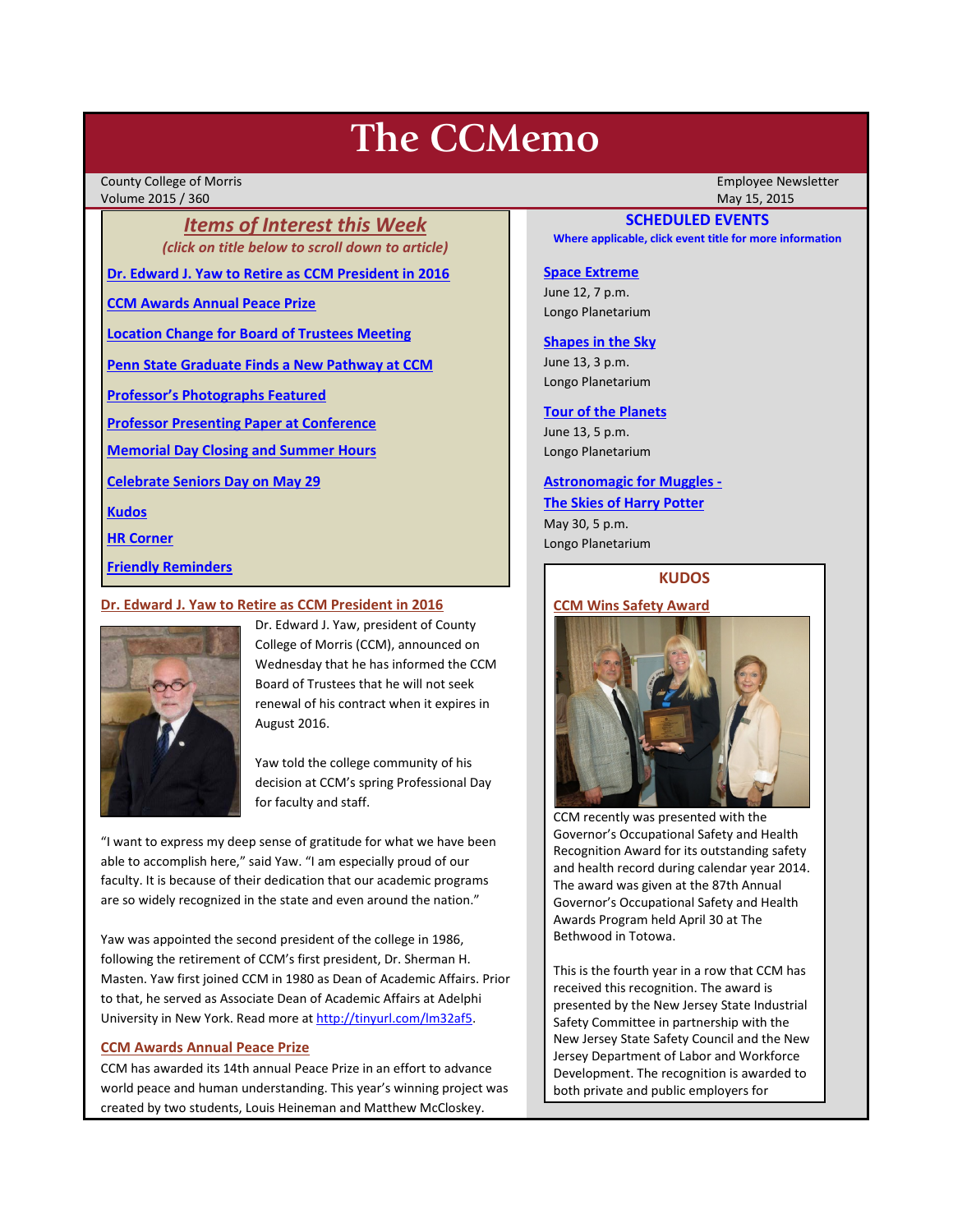The project consists of two parts. One is a short video featuring a voiceover by the two students speaking about the importance of peace and how they saw hope through their project. During the video, which can be found at [http://tinyurl.com/kmhtjzh,](http://tinyurl.com/kmhtjzh) CCM students place their painted hands on a mural, creating a peace sign. The mural, standing at 6 feet by 6 feet, is the second component of the project.

Dr. Matthew Jones, chair of the Department of Communication at CCM, was the project's faculty mentor. Honorable Mention was awarded to Stefan Lenz, whose mentor was Evelyn Emma, professor of English and Philosophy at CCM. Read more a[t http://tinyurl.com/krme3ow.](http://tinyurl.com/krme3ow)



## <span id="page-1-0"></span>**Location Change for Board of Trustees Meeting**

The regular meeting of the CCM Board of Trustees, scheduled and advertised for Wednesday, May 20, at 6:30 p.m. in the Board Room in Henderson Hall has been relocated to the Student Community Center. The meeting shall commence at 6:30 p.m. in the Student Community Center, Room 117, for the purpose of publicly adopting resolutions required by the "Open Public Meetings Act," P.L. 1975, Chapter 231, following which the board will meet in closed session and reconvene in public session in the Student Community Center, Davidson Rooms, at approximately 7 p.m. Any questions can be directed to the Office of the President.

## <span id="page-1-1"></span>**Penn State Graduate Finds a New Pathway at CCM**

Kimberly Monka earned her Bachelor of Science degree from Penn

State University, but CCM is where she discovered what she really wants to do with her life – work in cyber security.

She originally planned to major in forensics at Penn State, but ended up switching her major to science. Unfortunately, building a career in science was not what she really wanted to do so she decided to enroll at CCM.



As a computer science student working both on earning an associate degree and a certificate in information security, she took a network

achieving a lost time accident rate of 3.0 or less. Pictured from left to right are Howard Black, director of the Department of Labor and Workforce Development; Lora Lekos, CCM environmental health and safety coordinator; and Joanne Kreisberg, chair of the New Jersey State Industrial Safety Committee Executive Board.

# **FRIENDLY REMINDERS**

## <span id="page-1-2"></span>**Commencement Processional Instructions**

County College of Morris' 46th Commencement Exercises will take place Friday, May 22. The processional begins promptly at 10 a.m. and faculty are asked to assemble no later than 9:30 a.m. Please thoroughly review the full list of processional instructions a[t http://tinyurl.com/onc66at.](http://tinyurl.com/onc66at) Information for students and guests can be found a[t www.ccm.edu/gradnew.](http://www.ccm.edu/gradnew) For those who will be posting to social media regarding graduation, please use #ccmgraduation with all posts.

## **CCM Picnic Scheduled for June 19**

The CCM Picnic will be held on Friday, June 19. More details will follow from the picnic committee before the event.

## **Library Novella Book Club**

The CCM Library Novella Book Club will be discussing "Trout Fishing in America" by Richard Brautigan on Wednesday, May 27, from noon to 1 p.m. and all employees are welcome to attend. The club typically meets the last Wednesday of the month in the library conference room. Those with questions can contact ext. 5278.

#### **Purchasing Deadlines**

Please note the purchase requisition deadlines for 2014-15, one of which has already passed, as the fiscal year starts to come to an end. The deadlines help ensure Purchasing has adequate lead time to procure all goods and services.

If you are planning to purchase any capital equipment or audio-visual equipment, please email Purchasing immediately. CCM is currently in a bid situation for audio-visual equipment and specialized capital equipment. Therefore, Purchasing cannot